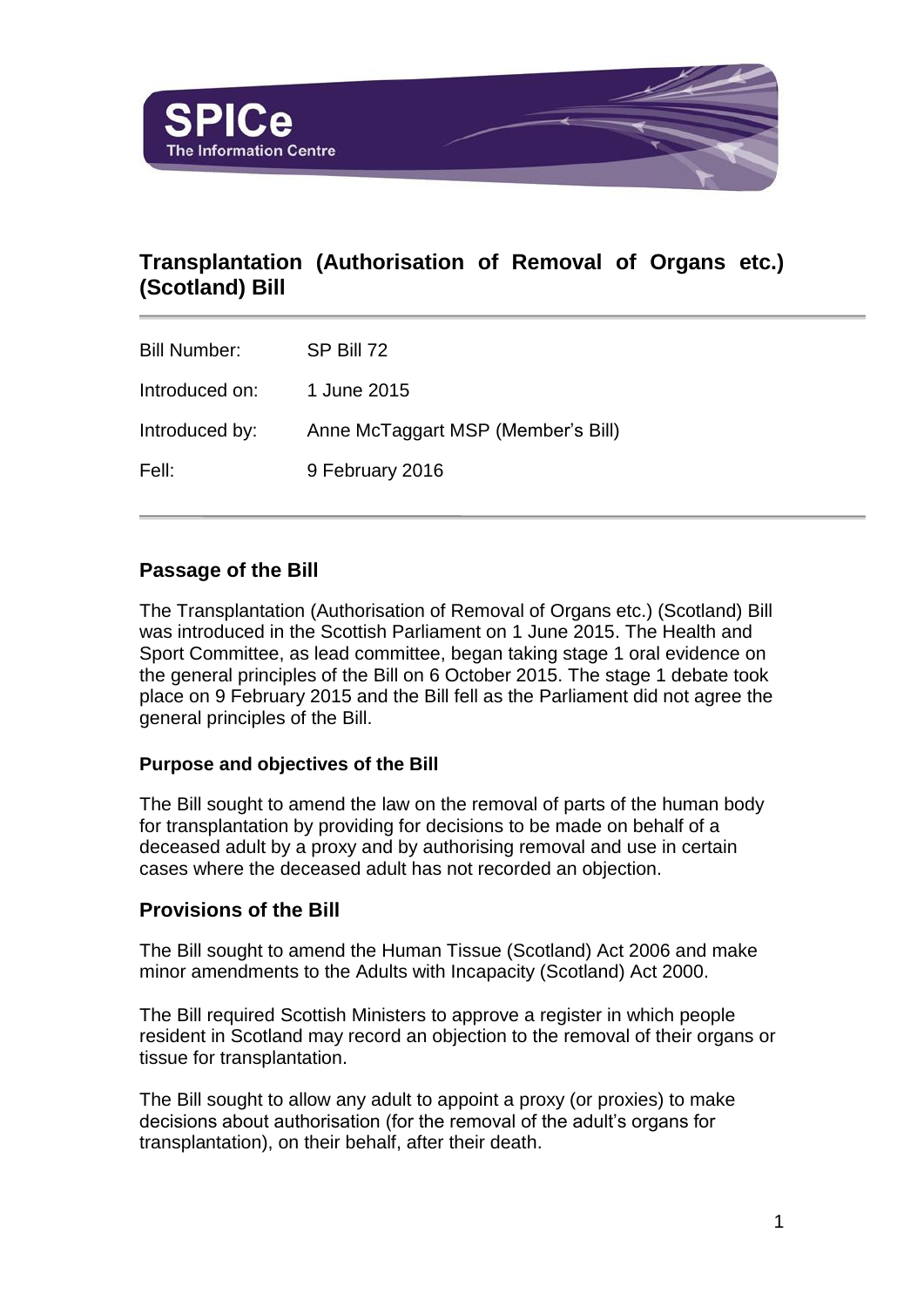The Bill referred to "authorised investigating persons" (AIPs). These would have been health professionals whose role it would have been to determine whether or not a deceased adult's organs could lawfully be removed and used for transplantation.

The Bill did not allow relatives to block the removal of organs by reference to their own views or preferences about organ donation.

Scottish Ministers would have been responsible for ensuring that a publicity campaign of at least 6 months was run.

The Bill would have prevented a welfare attorney from either appointing (or withdrawing the appointment of) a proxy, or objecting to the removal of the adult's organs.

The Bill would have applied to people who at the time of their death had been habitually resident in Scotland for a continuous 6 month period beginning after their 16th birthday and after the day the opt-out register became available.

#### **Parliamentary consideration**

The Committee issued a [call for written evidence](http://www.scottish.parliament.uk/parliamentarybusiness/CurrentCommittees/91948.aspx) on the Bill and received [32](http://www.scottish.parliament.uk/parliamentarybusiness/CurrentCommittees/93069.aspx)  [responses.](http://www.scottish.parliament.uk/parliamentarybusiness/CurrentCommittees/93069.aspx) It also commissioned a [survey](http://www.scottish.parliament.uk/S4_HealthandSportCommittee/Inquiries/SmartSurveyResults.pdf) to seek public views.

The Scottish Government submitted a [written response](http://www.scottish.parliament.uk/S4_HealthandSportCommittee/Inquiries/TRA010-SGov.pdf) to the Committee's Call for Evidence. The Scottish Government commended the aim of the Bill, but stated that it was not in a position to support it.

In November 2015, the Committee held a number of informal meetings with transplant recipients, donor families and faith and belief groups. On 16 November, the Committee visited Madrid on a fact-finding visit.

Stage 1 scrutiny of the Bill was undertaken by the Health and Sport Committee. The Committee held four evidence sessions. The Committee's [Stage 1 Report](http://www.scottish.parliament.uk/parliamentarybusiness/CurrentCommittees/96184.aspx) was published on 29 January 2016.

The overall conclusion of the Committee was that:

"A majority of the Committee is not persuaded that this Bill is an effective means to increase organ donation rates in Scotland due to serious concerns over the practical implications of aspects of this Bill. A majority of members consider that there is not enough clear evidence to demonstrate that specifically changing to the opt-out system of organ donation as proposed in this Bill would, in of itself, result in an increase in donations. As a result a majority of the Committee cannot recommend the general principles of the Bill.

However, a majority believes that along with on-going efforts to increase organ donation rates that there may be merit in developing a workable soft opt-out system for Scotland. The Committee therefore calls on the Scottish Government to commence work in preparation for a detailed consultation on further methods to increase organ donations